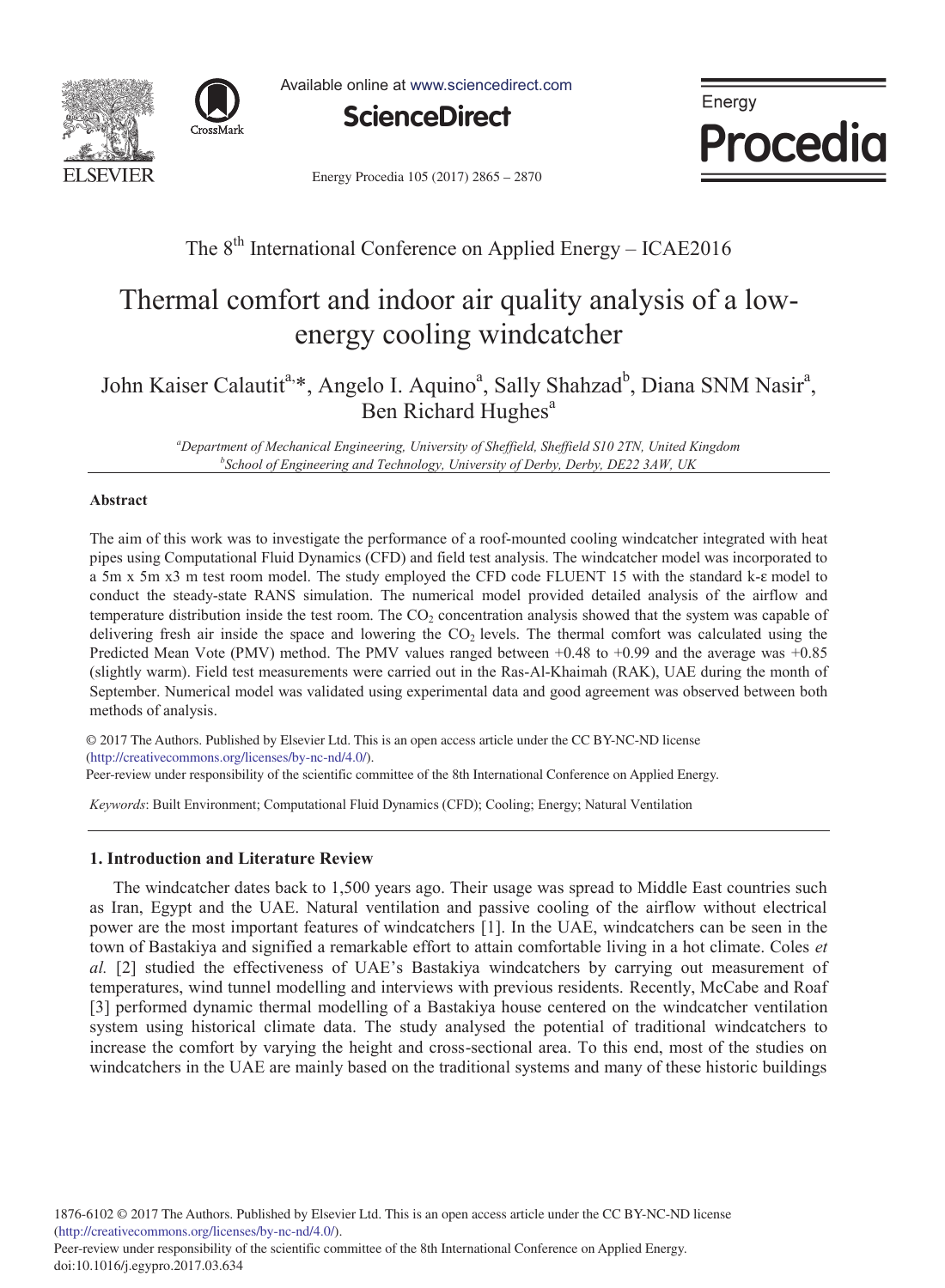have been demolished to make way for new developments [2]. The use of modern air-conditioning technology and cheap energy due to government supports have contributed to the diminishing of functional windcatchers. Nowadays, windcatchers can be seen in new developments in the UAE which are exaggerated in scale and have no functional purpose. Though the "non-functional" wind towers are copies of the ones in historic Bastakiya district, it still shows that there is an awareness of its heritage value. As energy becomes less affordable, energy security decreases and as people become more aware of the environmental impact, the ability to passively cool buildings becomes more important.

Many researchers [1] have attempted to improve the effectiveness of windcatchers by increasing the ventilation rates and operation time. Several studies [1,4] focused on the aerodynamics design and ventilation performance of windcatchers. Recently, several works [5,6] have integrated heat pipes in windcatchers to improve its cooling performance in hot countries. The numerical analysis [5] showed that the temperature reduction of the supply air reached up to  $12^{\circ}$ C while still providing the fresh air requirements. Figure 1 shows the operation of the cooling windcatcher with heat pipes. The hot outdoor air enters the windcatcher through the louvers. The airflow is driven downwards and passed through a series of heat pipes which absorbs the heat from the airflow (evaporator) and transfers it to a parallel cool sink (condenser). Adjustable dampers are mounted at the bottom of the deviceto control the delivery rate of the outdoor air, as fluctuations in external wind speed greatly influence the air movement rate within the occupied space. The cooled air is supplied to the room beneath the channel via ceiling diffusers. The current work expands on previous research [5,6] by investigating the capabilities of the system to provide good thermal comfort and indoor air quality in buildings.



Fig. 1. Schematic of (a) windcatcher cooling system; (b) heat pipe heat transfer

## **2. Research Methodology**

#### *2.1. Computational modelling*

ANSYS FLUENT 15 software was used to conduct the steady-state Reynolds averaged Navier–Stokes equation (RANS simulation) which employed a control-volume-based technique for solving the flow equations. The standard k- $\varepsilon$  turbulence model was used, which is a well-established method in research on windcatcher natural ventilation [1]. Second-order upwind scheme was used to discretised all the transport equations. The numerical code used the semi-Implicit method for pressure-linked equations (SIMPLE) algorithm for the velocity-pressure coupling of the computation. The governing equations are not repeated here but available in the ANSYS FLUENT guide.

The windcatcher (Figure 1) was created using commercial CAD modeller. The CAD solid data was imported into ANSYS DesignModeller (pre-processor) to generate a fluid domain. The domain (Figure 2a) was separated into three parts: the windcatcher, indoor and outdoor environment. The windcatcher was incorporated to the indoor domain with the dimensions of 5m x 5m and 3m, representing a small room. It was assumed that the windcatcher was supplying airflow at 100% (fully open), therefore dampers were not modeled in the system. The dimension (20 mm outer diameter) and spacing (50mm horizontal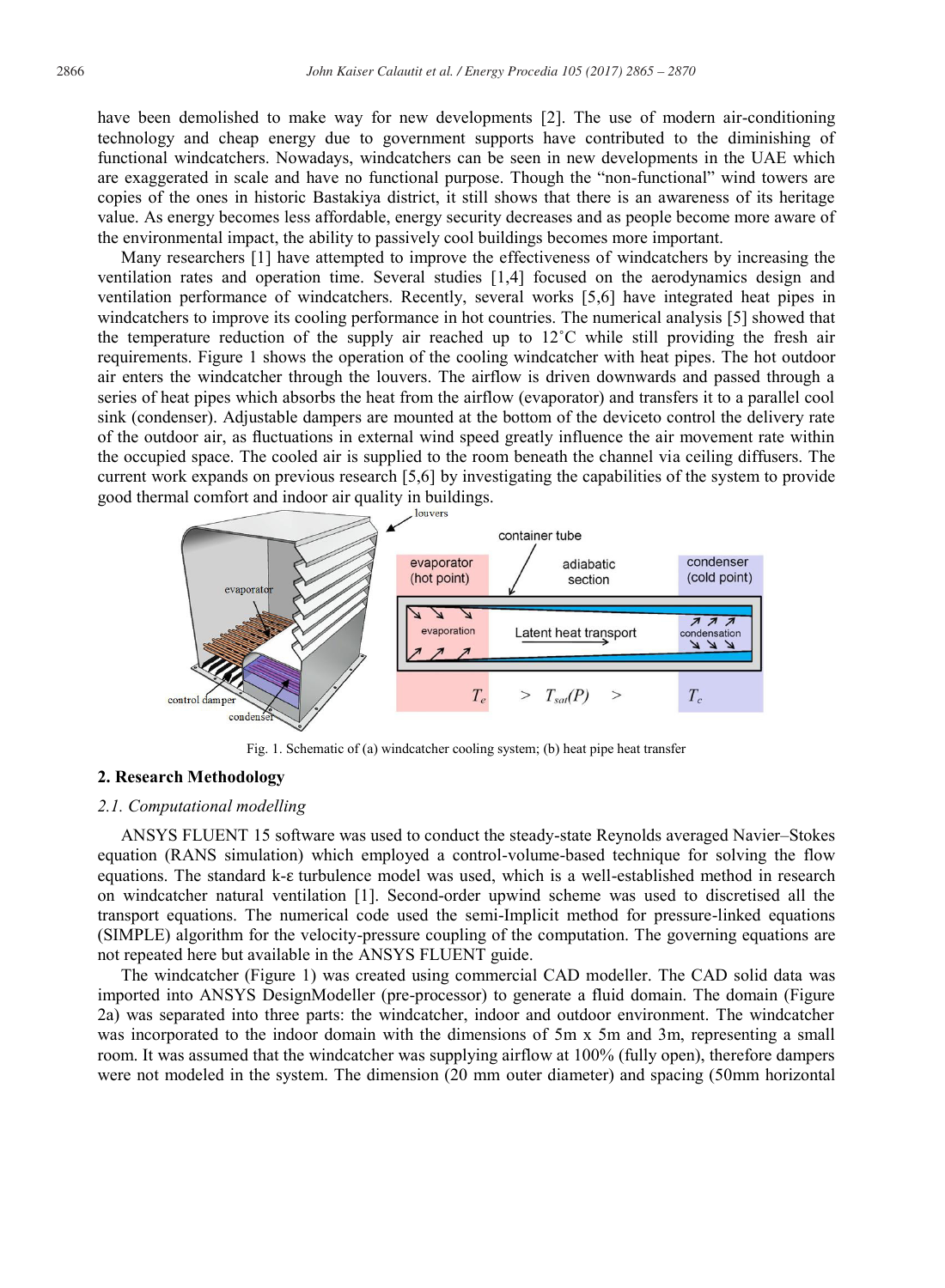and 20mm vertical) of the heat pipes located downstream of the windcatcher channel were based on earlier work [5-7]. The cool sink was not included in the modelling for simplification [5]. Figure 2a shows the computational domain used for the analysis of the room with a windcatcher. The domain was sufficiently large to prevent artificial acceleration of the flow. The length of the up-stream domain was kept short, 5 times the height of the test room, to avoid the unintended existence of stream-wise gradients while satisfying the recommendations. The length of the down-stream domain was 15 times the height of test room, sufficiently long to allow the wake region development behind test room, which was important for the simulation of exhaust flow from the leeward opening [8].



Fig. 2. (a) computational domain; (b) ABL flow profiles for wind velocity and turbulence kinetic energy [8]

Due to the complex geometry of the windcatcher model, an unstructured-grid technique was employed to discretise the domain. The advanced size function in ANSYS Meshing was used to precisely capture the geometry while maintain a smooth growth rate between regions of curvature. In order to capture accurately the flow-fields near the critical areas of interest (i.e. louvers and heat pipes) in the simulation, size functions were applied in those surfaces. The total number of the grid elements was 5.6 million. The selected resolution of the grid was based on the grid sensitivity analysis and convergence analysis on several grids (4.6 to 9.2 million).

The boundary conditions were set using the guidelines highlighted by [8] for the simulation of flows in the urban environment. The vertical profiles of the airflow velocity and turbulence kinetic energy were imposed on the inlet as shown in Figure 2b, based on the measurement data of [8]. The mean velocity of the approach flow obeyed a power-law with  $\alpha = 0.25$ , which corresponds to a sub-urban terrain. The top and side boundaries were defined as symmetry and the outlet surfaces of the domain was set as zero-static pressure. All the test room surfaces were set as smooth non-slip walls. The standard wall functions were prescribed to the wall boundaries [8]. The wall functions for the ground surface were modified to reflect the effect of roughness of the ground using the equivalent sand-grain roughness height and roughness constant. The inlet temperature was set to 36°C and relative humidity was set to 50% which are typical average in Ras-Al-Khaimah (RAK) during September. The wall temperature of the heat pipes was set to  $20^{\circ}$ C [5,6].

For the  $CO<sub>2</sub>$  distribution simulation, the room was filled with 12 occupants (equally distributed inside the room. A simplified exhalation (constant exhalation) model [9] was used for the analysis. The model of the occupant was simplified to a 1.80m x 0.30m x 0.17m cuboid shape. The area for the mouth opening is equal to 0.13m x 0.10m [9]. Average value of 6 l/min of exhaled air was assumed for the simulation [9].

#### *2.2. Experimental field testing*

Field testing measurements were carried out in RAK, which is situated in the northern part of the United Arab Emirates (UAE), located at latitude 25.67 ˚N and longitude 55.78 ˚E with and elevation of 8.00 m. The climate of RAK can be characterised as a hot-desert climate with very hot summers and mild winters. High temperatures can be expected from June to August, with a mean temperature ranging between 37-40 °C. The tests were carried out during the month of September (Sept.  $17 - 18$ , 2014)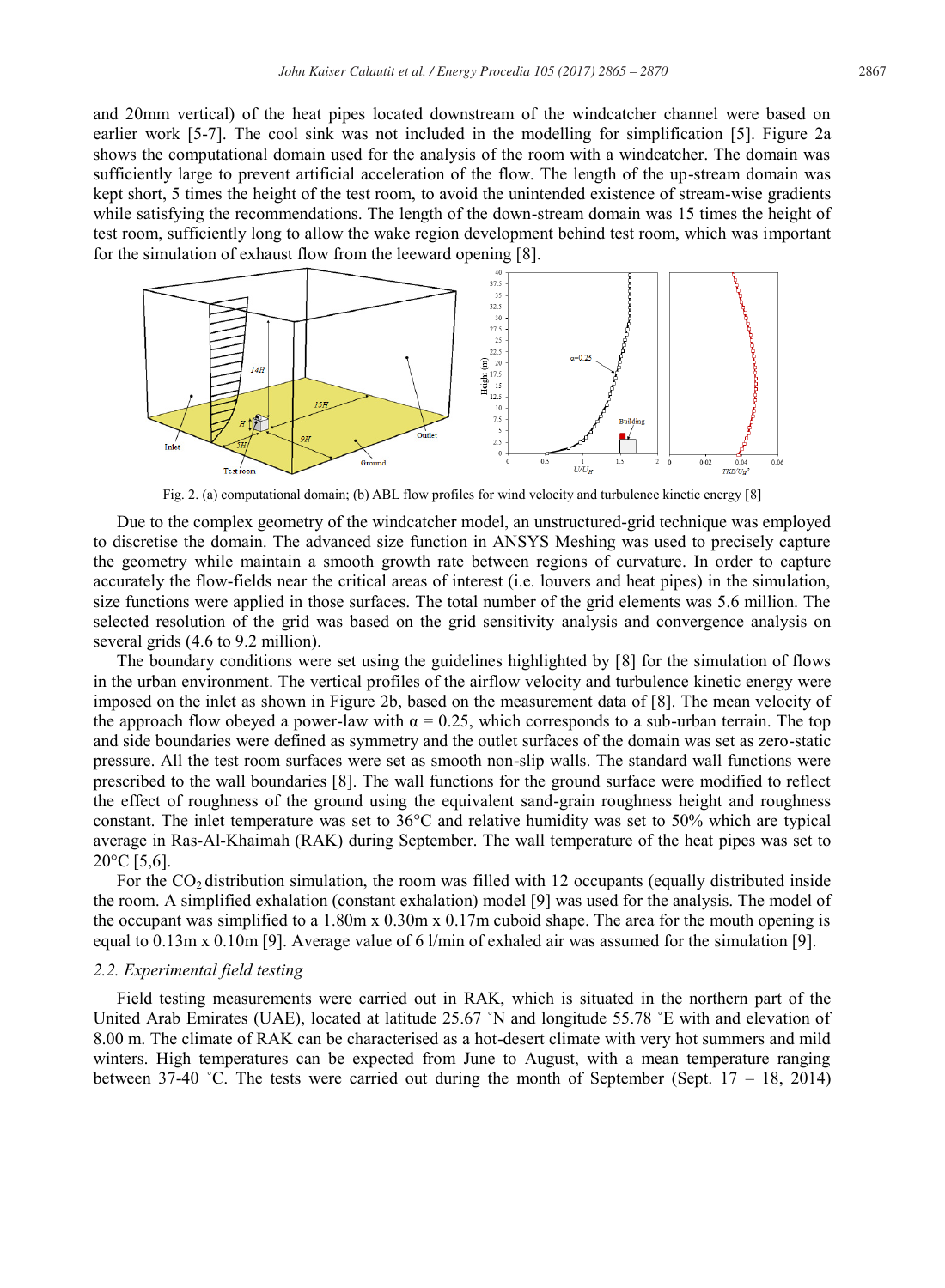between 11AM to 4PM. The prevailing winds in RAK are from the northern direction (N-NNW-NW) and therefore, the opening of the windcatcher was positioned to face the predominant wind. The average wind speed in RAK is between 3.6 m/s-4.6 m/s but during the days of test wind speeds went up to about 5.7-6.0 m/s. A 1 m x 1 m prototype of the cooling windcatcher was manufactured (Figure 3a) and installed on top of a 3 m x 3 m x 3 m test room as displayed in Figure 3b. Similarly, the 20mm heat pipes were arranged inside the downstream of windcatcher channel as described in Section 2.1. The cool sink was fed by water at approximately 20 ˚C. The walls and roof of the room was built using insulated studwork. A small cut-out at the back of the room serves as an outlet. The temperature was measured using type-k thermocouple: outdoor, supply air (3 equally-spaced thermocouples downstream of windcatcher channel) and heat pipe wall (1 on surface). The thermocouples were connected to a data logger to monitor and collect the data. The uncertainty associated with the measurement tool was  $\pm 0.6$  °C at a temperature of 50  $\degree$ C and  $\pm$ 0.5  $\degree$ C at 0  $\degree$ C. The measurement device recorded the temperature every second.



Fig. 3. (a) Full scale windcatcher prototype; (b) windcatcher installation; (c) measurement of supply air

#### **3. Numerical Results**

Figure 4a illustrates the contours of velocity in the vertical plane drawn from the middle of the room which is aligned with the direction of the flow and contains the centre of the windcatcher. The airflow that entered the windcatcher via the 45˚ louvers was deflected upwards while the lower side of the flow was in reverse which formed a small recirculation region. The flow slightly accelerated (up to 1.02 m/s) as it turns sharply inside the 90° corner. Reduction in speed was observed downstream of the heat pipes (0.9 to 0.45 m/s). A column of fast moving air enters the space, where the airstream hit the floor of the room and moves toward the opening on the right wall. Figure 4b shows the  $CO<sub>2</sub>$  distribution inside the room with 12 occupants ( $CO<sub>2</sub> source$ ). As observed, fresh outdoor air (assumed to be 382ppm) ventilates the room and dilutes the  $CO<sub>2</sub>$  Figure 5a shows the contours of static temperature in the vertical mid-plane which is aligned with the flow direction. The numerical model predicted the indoor temperature to be around 25 °C (closer to the air jet) to 29 °C (closer to outlet). A greater temperature reduction was obtained at the immediate downstream of the heat pipes with a supply air temperature between 24°C- 27 °C, a reduction of upto 12 °C. Figure 6a displays the calculated thermal comfort for the plotted points inside the room (Figure 5b). The thermal comfort was calculated using the Predicted Mean Vote (PMV) method which refers to a thermal scale that runs from Cold (-3) to Hot (+3). The values for metabolic rate and clothing were assumed and set as 1met (sitting) and 0.4 (summer clothing). As observed, the calculated PMV values ranged between  $+0.48$  to  $+0.99$  and the average was  $+0.85$  (slightly warm), which was above the recommended acceptable PMV value in the ASHRAE Standard 55-2013. The percentage of occupants that will be dissatisfied with the indoor conditions were between 10-28.2%. It should be noted that the calculation was only based on steady state conditions and a transient model (varying indoor and outdoor conditions) should be used for a more detailed analysis.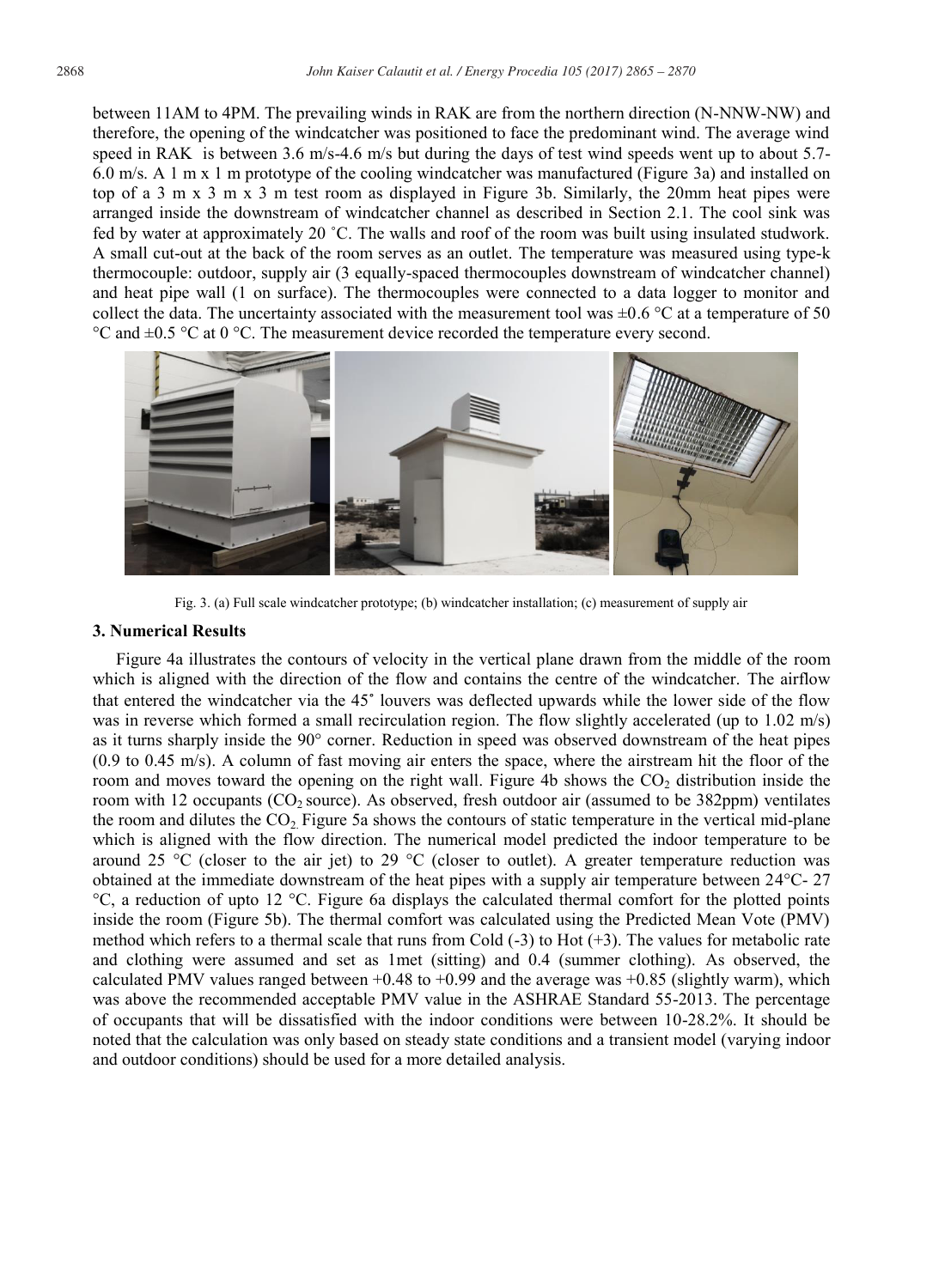





Fig. 5. Cross-sectional contour of air temperature (˚C); (a) side view; (b) top view (1.1m height)



Fig.6. Calculated thermal comfort; (a) Predicted Mean Vote (PMV); (b) Predicted Percentage of Dissatisfied (PPD)

#### **4. Experimental Results and Method Validation**

Figure 7a displays the measurements of outdoor air temperature, supply air temperature at the three positions downstream of the windcatcher and heat pipe surface temperature during the 5-hour testing on (09/18/14) from 11 AM to 4 PM The windcatcher began to deliver airflow into the test room at 11:30 and the temperature drop ranged between 3 ˚C-4 ˚C during this period. When the wind started to blow consistently within the  $\pm 40^{\circ}$  wind angle from 1 PM to 4PM and the temperature drop ranged between 3 ˚C–11.5 ˚C during this period. Figure 7b shows a detailed view of the temperature measurements from 3 PM to 4 PM. The temperature measurements taken during several periods (03:05, 03:16, 03:30, 03:37, 03:48 and 03:58) were used for the validation of the steady-numerical model. It is worth noting that for this numerical model, the test room size was reduced to 3m x 3m x 3m so it will be similar to the field test. Predicted supply temperatures are added to the chart for comparison with the measured results. As observed, the numerical model in most cases under-predicted the supply temperature, however a similar trend between both methods was observed. The average error between the results was 3.15%.